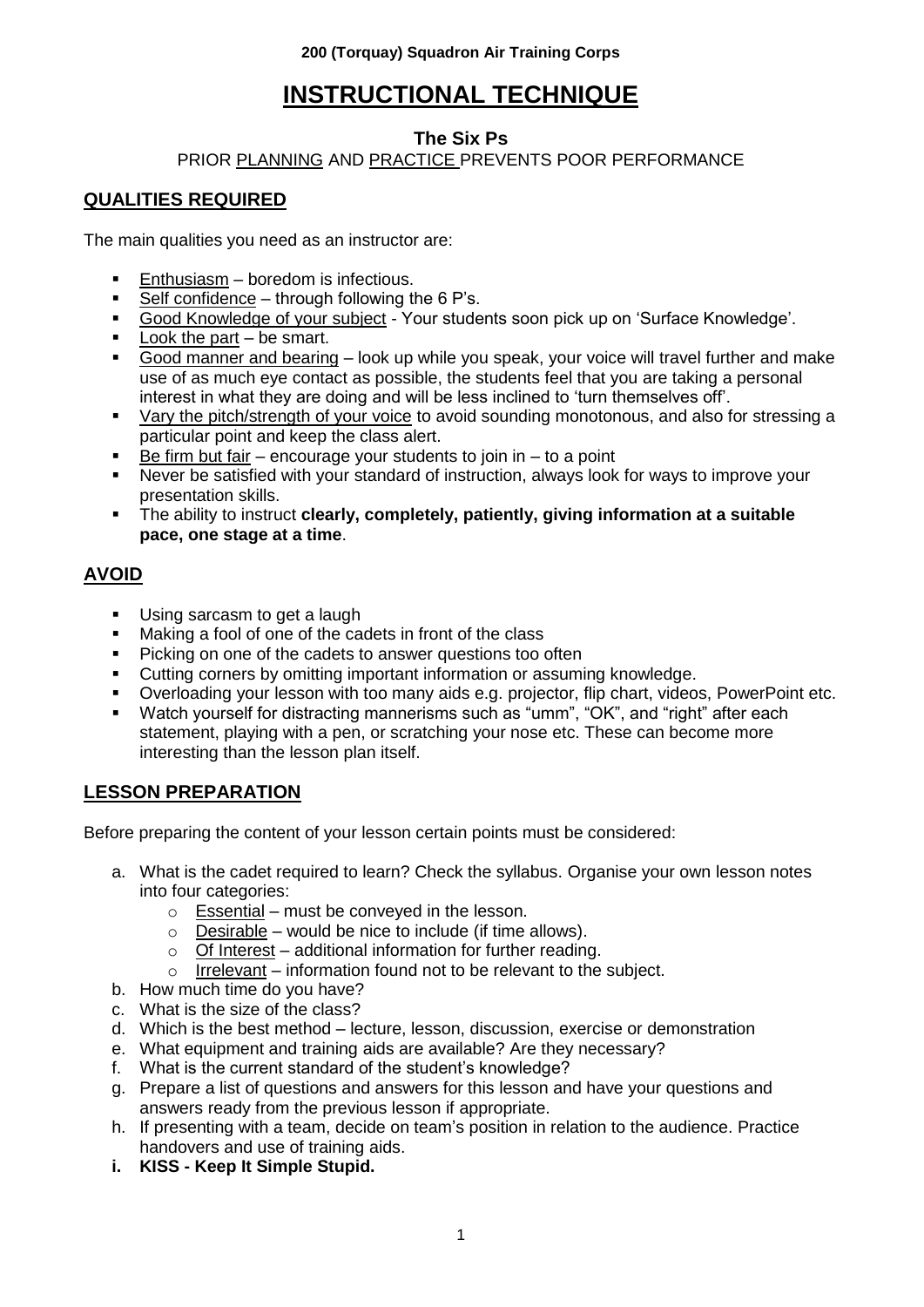### **LESSON PRESENTATION**

To achieve this objective, i.e. that the student learns, careful thought should be given to the presentation of the lesson:

#### **Introduction – 10% of total time**

The Introduction should contain the following elements, which can be remembered by the mnemonic INTROSH:

| Interest.   | By the use of relevant humour, anecdotes, analogies or revision, you should<br>get your class interested in the subject. |
|-------------|--------------------------------------------------------------------------------------------------------------------------|
| Need.       | Tell them why they need to know what you are about to teach them.                                                        |
| Title.      | State the title of the lesson.                                                                                           |
| Revise.     | How does this lesson fit into the general pattern of instruction? Let them see                                           |
|             | that this follows on from your previous lesson, possibly by the use of revision                                          |
|             | questions.                                                                                                               |
| Objectives. | What is going to be learnt during the lesson by the cadets?                                                              |
| Scope.      | How long is the lesson and how are you going to cover the topic.                                                         |
| Handout.    | Is there a handout, or do they need to take notes?                                                                       |
|             |                                                                                                                          |

#### **Development – 75% of total time**

The development is the main part of the lesson where the real "learning" should be achieved. No two developments can follow the same format, but each should contain certain qualities:

Logical Sequence. Your development should form clear steps, leading as naturally as possible from one point to the next.

Progression. Stop and check at the end of each phase to make sure that your instruction has been understood by the students. It is important to ensure that all the class are kept "on their toes" you must therefore pose the question to the whole class, wait a few moments for them ALL to think of the answer, then select or nominate one of them to answer.

### **POSE – PAUSE – POUNCE**

If the student is unable to answer the question, give a little time and re-nominate. Correct any errors as they occur. Do not keep nominating the same student – even if they give the correct answers!

#### **Summary – 15% of total time**

Invite questions from the class; if you are asked a question and do not know the answer, be honest and ADMIT IT, but find out the answer and let them know – MAKE SURE THAT YOU DO! Use your prepared questions to confirm that the class has achieved the objective of the lesson. In the case of skills based instruction (e.g. Map Reading) you will confirm by practical assessment.

Conclude the contents of the lesson and stress the important points and the achievements of the initial objective of the lesson. Do not introduce new material. Looking forward, state when the next lesson is and what the lesson will cover. Round off the lesson by telling the students what is to happen next – canteen break, final parade, etc.

#### **KEEP ALL YOUR LESSON PLANS – CAREFULLY FILE THEM FOR EASY REFERENCE. THE NEXT TIME YOU TAKE THAT LESSON HALF THE WORK WILL ALREADY BE DONE.**